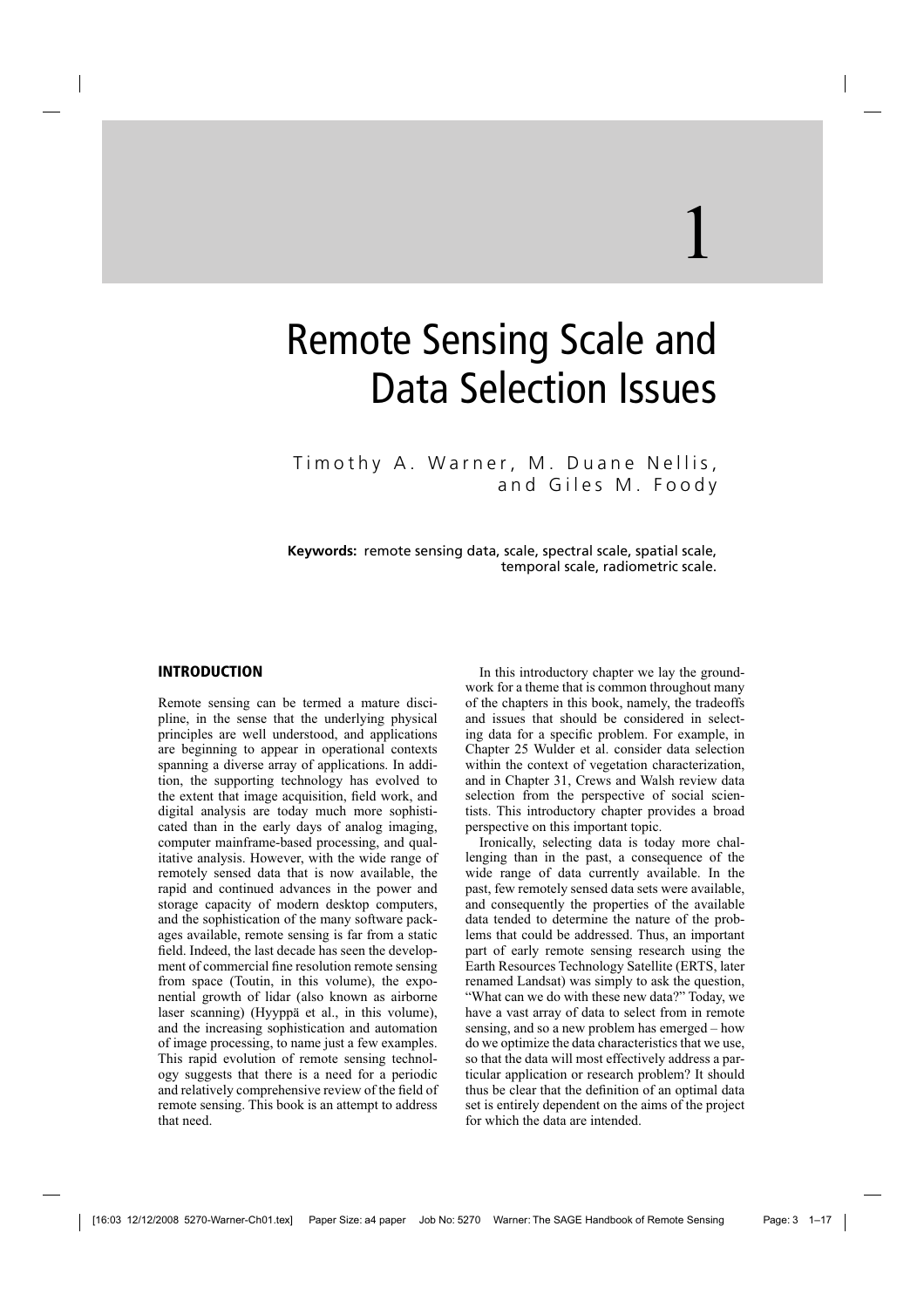Adding to the complexity of choosing data attributes are three related issues. Firstly, there are fundamental physical and engineering tradeoffs that limit the nature and detail of the data that can be collected using an imaging system (Kerekes, in this volume; Figure 1.1). These constraints help explain the design choices made in satellite-borne sensors, and likewise need to be considered by those planning their own custom acquisitions of aerial imagery (Stow, in this volume).

A second issue that makes selecting the appropriate data for a project complex is that, just as too little data will likely reduce quality of the analysis, data with too much detail may also have a negative effect (Latty et al. 1985). It is intuitive that too much spatial detail can be burdensome for a computerbased analysis, and the same principle applies to other components of imagine information, including the spectral, radiometric and temporal scales of the data. For example, Hughes (1968) showed that an excessive number of spectral bands can lead to lower classification accuracy, an observation that is known as the *Hughes phenomenon* (Swain and Davis 1978).

The last issue, perhaps the most important of the three, is the need to match the scale of the analysis to the scale of the phenomena under investigation (Wiens 1989). Inferences drawn from an analysis at one spatial scale are not necessarily valid at another scale, an issue known in ecology as *cross-level ecological fallacy* (Robinson 1950, Alker 1969). In geography, the dependence of observed patterns on how data are aggregated is known as *the modifiable areal unit problem* (MAUP, Openshaw and



Figure 1.1 Given a limited bandwidth for image acquisition, storage and communication, trade-offs have to be made regarding the spatial, spectral and temporal scale of the imagery that can be acquired. Radiometric scale (not shown) is also important. Figure reproduced from T. Key, T. Warner, J. McGraw, and M. A. Fajvan, 2001. A comparison of multispectral and multitemporal imagery for tree species classification. *Remote Sensing of Environment* 75: 100–112.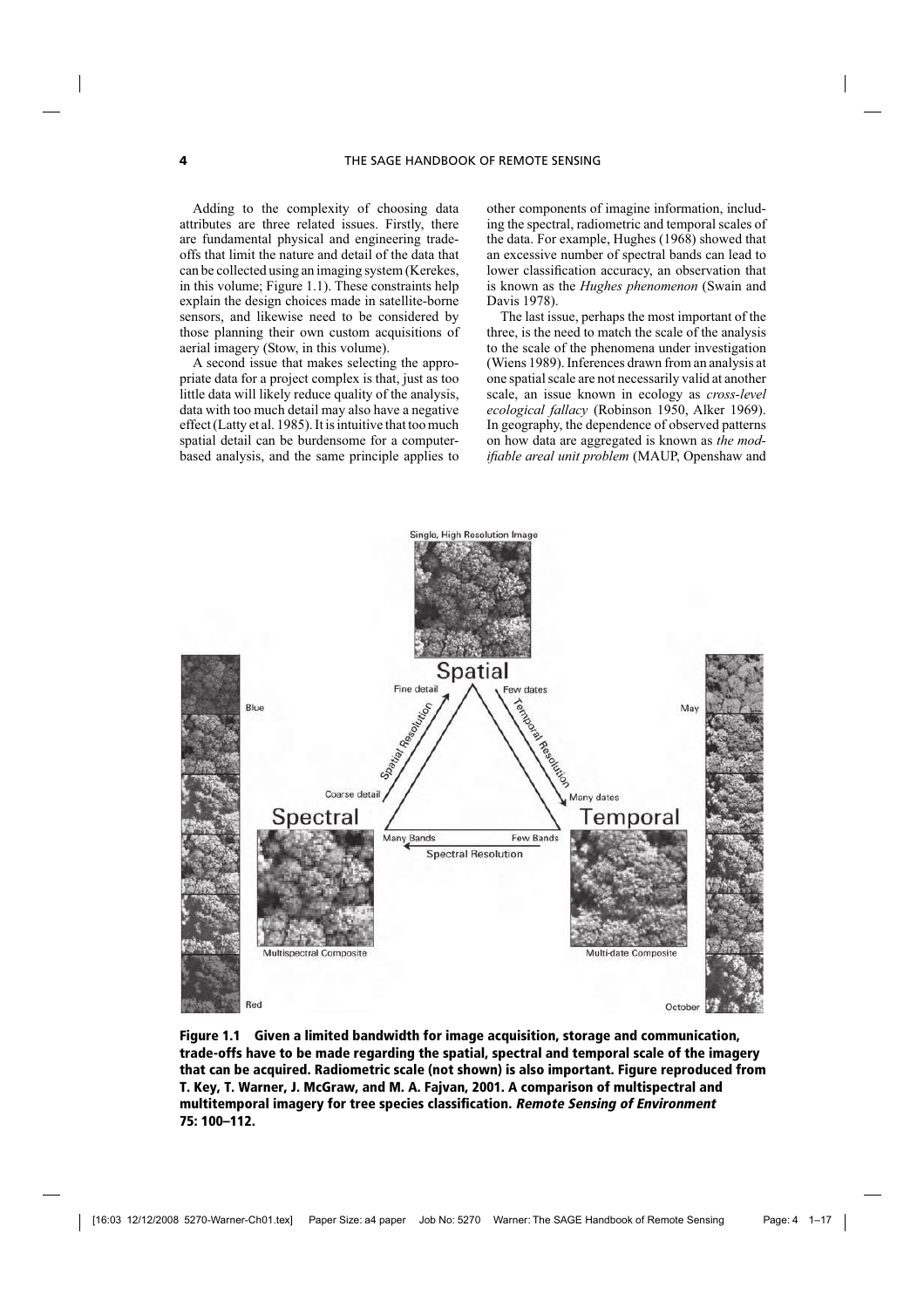Taylor 1979, Openshaw 1983, 1984). The MAUP has two components (Jelinsky and Wu 1996):

- The scale problem, which focuses on how results may vary as the size of the aggregation units (pixels, in the typical remote sensing analysis) varies.
- The zoning (or aggregation) problem, which focuses on how the results may vary as the shape, orientation and position of the units vary, even as the number of aggregation units is held constant.

In remote sensing, attention has usually focused on the MAUP scale problem, and less attention has been applied to the zoning problem (for an exception, see Jelinsky and Wu 1996), because most pixels are assumed to represent a similar, approximately square shape. However, NOAA Advanced Very High Resolution Radiometer (AVHRR) Global Area Coverage (GAC) data is produced by aggregating a linear-oriented subset of finer scale Local Area Coverage pixels (Justice and Tucker, in this volume), thus potentially opening the GAC data to zoning problems. Clearly, both scale and zoning MAUP problems are potentially present when ancillary vector-derived data are used in a remote sensing analysis (Merchant and Narumalani, in this volume).

Woodcock and Strahler (1987) provide a useful remote sensing conceptual framework that categorizes images based on the size of the pixels relative to objects in the scene. Thus an H-resolution image has pixels small enough to resolve objects or phenomena of interest in the scene. In contrast, in an L-resolution image, the pixels are too large to resolve the individual objects. However, most scenes have objects at a variety of scales, and therefore it may be more useful to refer to H- and L-resolution image elements, both of which are likely to be present in any one image (Ferro and Warner 2002).

Central to the ideas presented so far is the concept of scale (Quattrochi and Goodchild 1997, Walsh et al. 1997, 2003, Marceau and Hay 1999, Spiker and Warner 2007). Landscape ecology recognizes scale as having two attributes: grain and extent (Turner et al. 2001). Although there are numerous definitions of these terms, for our purposes we will define *grain* as the finest level of measurement, the degree of detail, or the sampling unit. An example of grain is the instantaneous field of view (IFOV) of the sensor, which in turn is related to the ground sampling distance or ground resolution element, depending on the context. (Although pixel size is not as precise a term, for simplicity we will use it to represent the concept of ground sampling distance in this chapter.)*Extent* can be defined as the range over which measurements are made,

for example, the area represented in an imaged scene. Grain and extent tend to be inversely related, simply because the total amount of data that can be collected is usually constrained.

Even though the examples given here draw on image spatial properties, the term scale is often also applied to the three other attributes of image data already referred to, namely the spectral, radiometric and temporal properties. Although scale is a common thread in this chapter, it is important to note that it is not the only attribute that is important in selecting data to address a particular problem.

The remainder of this chapter is organized in seven major sections. Following this general introduction, we discuss factors that influence the optimal characteristics of each of the four major types of image properties: spatial, spectral, radiometric and temporal. We then present some examples of the interactions and tradeoffs between the individual types of major image properties, before considering some broader, more general issues. In the concluding sections, we look to the future to discuss challenges and opportunities on the horizon.

# SELECTING IMAGES WITH OPTIMAL SPATIAL PROPERTIES

#### *Scale and image spatial properties*

The concept of scale is particularly useful for discussing image spatial properties (Cao and Lam 1997, Marceau and Hay 1999). For example, the section in this book on satellite-borne sensors is partly organized along the lines of pixel size. Thus, we have chapters on fine (Toutin, in this volume), moderate (Goward et al., in this volume), and coarse spatial resolution (Justice and Tucker, in this volume) sensors. However, the challenges that the authors of these chapters faced, both in arriving at these terms, and in using them consistently, suggests that meaning of scale varies greatly depending on the focus of the analysis, and perhaps also the historical context of the time. Thus, despite its name, the Advanced Very High Resolution Radiometer (AVHRR), with 1.1 km pixels, is grouped in this book with coarse resolution sensors. The Landsat Enhanced Thematic Mapper Plus (ETM+), which we treat as a moderate resolution sensor, has also been termed a fine spatial resolution sensor by some. Adding complexity is the fact that many satellite-borne sensors have bands of differing spatial resolution. For example ASTER acquires data in three bands with 15 m pixels, six bands with 30 m pixels, and five bands with 90 m pixels. It is apparent that spatial resolution of modern satellite sensors fall along a continuum, and therefore attempts to label sensors by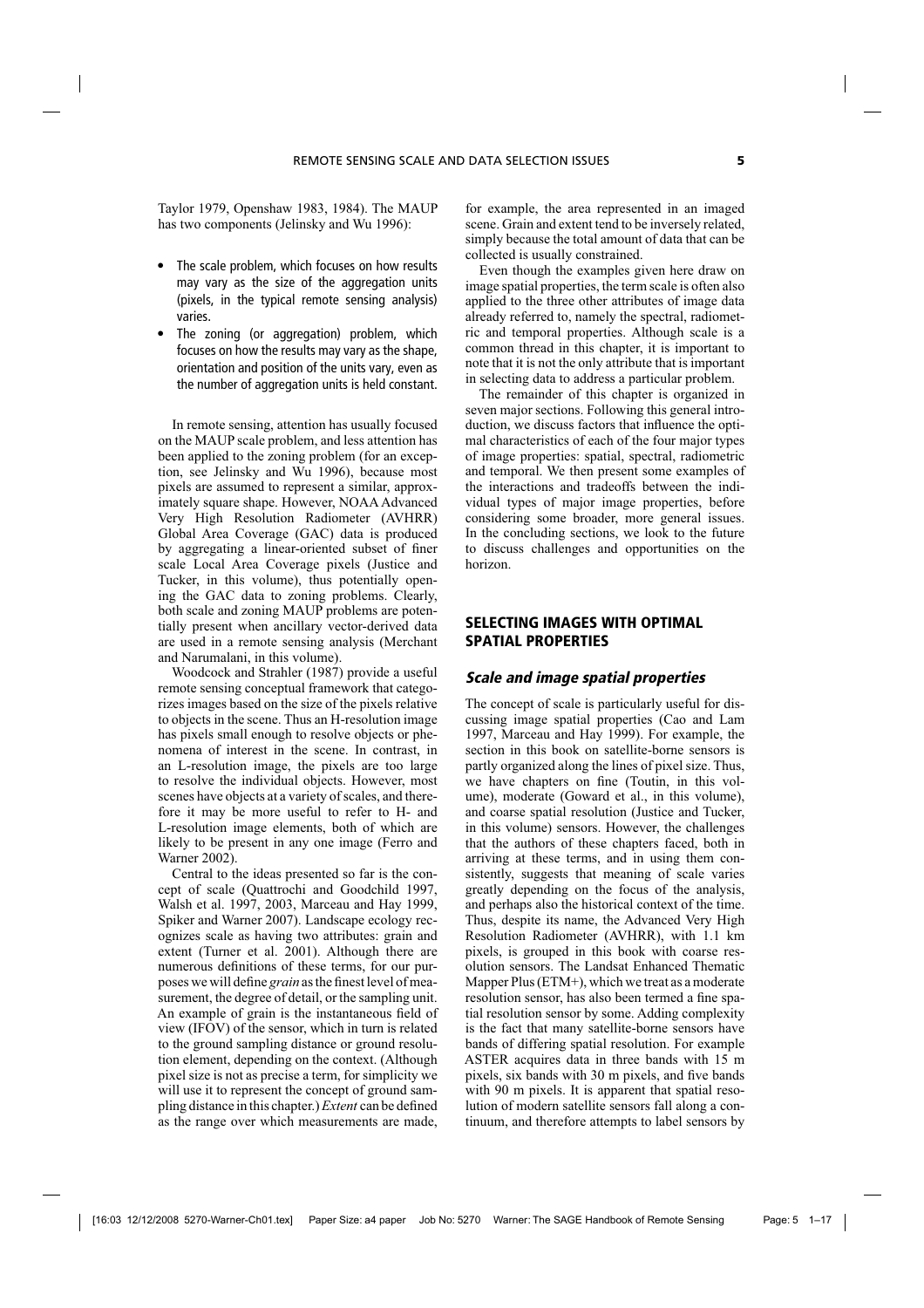|            | Table 1.1 Image spatial resolution |  |
|------------|------------------------------------|--|
| categories |                                    |  |

| Pixel<br>size (m) | Spatial<br>resolution | Example satellite-borne<br>sensors |
|-------------------|-----------------------|------------------------------------|
| ${<}1$            | very fine             | WorldView                          |
| $1 - 10$          | <b>Fine</b>           | <b>IKONOS</b>                      |
| $10 - 100$        | Moderate              | ASTER, AWIFS, ETM+, MSS, SPOT      |
| 100-1000          | Coarse                | <b>MODIS, MERIS</b>                |
| >1000             |                       | Very coarse AVHRR, GOES, METEOSAT  |

simple spatial resolution descriptors is inherently arbitrary. Nevertheless, to minimize confusion, we have attempted throughout this book to standardize as far as possible on the terms summarized in Table 1.1.

Although often used interchangeably, *spatial resolution* and *pixel size* are not strictly speaking equivalent. This is because pixel size refers to the sampling frequency, and not the ground resolution element or sampling area. Thus, for example, the Landsat MultiSpectral Scanner (MSS) oversampled data along the scan line, producing pixels that are smaller than the ground resolution element. In addition, spatial resolution is dependent on the spectral radiometric properties of both the object being resolved, and the background against which it is being resolved. Generally, a higher spectral radiometric contrast between an object and its background will result in a higher apparent spatial resolution. At the one extreme, an object with no contrast against the background is not resolvable, irrespective of its size. At the other extreme, it is potentially possible to detect the presence of a single, bright object that is much smaller than a pixel, as long as the object is surrounded by a much darker background. However, for this latter example, it is not normally possible to predict where in the pixel that object occurs, so in that sense, the resolution is ultimately limited by the pixel size. Nevertheless, because of mixed pixels, and the low contrast of most Earth scenes, objects generally need to be multiple times the size of a single pixel before they are large enough to be discerned as distinct spatial features.

A more precise way of specifying resolution is the modulation transfer function (MTF). This is a specification of how contrast in the scene is represented in ('transferred to') the image. To measure MTF, a test signal of multiple bars of defined contrast, and varying spatial frequency (width of the bars), is imaged, normally in a laboratory setting. The contrast in the resulting image, at each of the various spatial frequencies, is then measured as a proportion of the original contrast. A similar measure is the point spread function (PSF), which characterizes how a point signal is blurred when it is measured by the sensor (Huang et al. 2002). Blurring results from the effects of the atmosphere, the sensor optics and electronics, and image resampling. Because of blurring, the information in a pixel usually includes a component from neighboring pixels (Zhang et al. 2006). Huang et al. (2002) have shown how modeling of the PSF can be used to reduce this adjacency effect, and thus improve the overall fidelity of the image.

In real images, quantifying spatial resolution requires identification and exploitation of natural boundaries between features in the image. Tarnavsky et al. (2004) used the full-width-halfmaximum (FWHM) of the line spread function (LSF), derived from the study of the edges of objects in the image, to compare the spatial fidelity of scanned aerial film, and digital aerial images.

Image spatial extent and pixel size are generally inversely related. Thus, spatial resolution generally limits the potential extent of the scene. For example, it is possible to collect a global set of near cloud-free Landsat 7 ETM+ imagery, with 30 m pixel size, on a seasonal basis (Goward et al., in this volume). However, MODIS with 250 m visible and near infrared (NIR) pixels, can provide weekly global composites of nearly cloud-free imagery (Justice et al. 2002). In contrast, despite almost a decade of data collection by multiple commercial companies, there is as yet no fine spatial resolution global data set.

#### *Choosing an optimal spatial scale*

What is the optimal spatial resolution for a particular project? As already mentioned, it is important to clarify the interpretation objective of a project, before this question can be addressed. If the aim is to map the location of discrete objects, or the overall spatial patterns in an image data set, then methods that estimate optimal resolution based on finding the pixel size with the maximum local variation have been shown to be very effective. For example,Woodcock and Strahler (1987) related the graph of local variation plotted against pixel size to the average size of objects in an image. Variograms, which characterize the variability between measurements as a function of distance between those measurements (Jupp et al. 1989), have a particularly rich theoretical underpinning (Matheron 1971, Journel and Huijbregts 1978, Jupp et al. 1988). Variograms have been used to identify optimal distances between field measurements and the optimal pixel size (Hyppänen 1996, Atkinson and Curran 1997). An alternative measure, lacunarity, which is based on fractal theory, is useful for identifying multiple scales in an image (Butson and King 2006).

If the aim is to map the size and spatial extent of individual objects or regions, then it is important to have a pixel size much smaller than the distance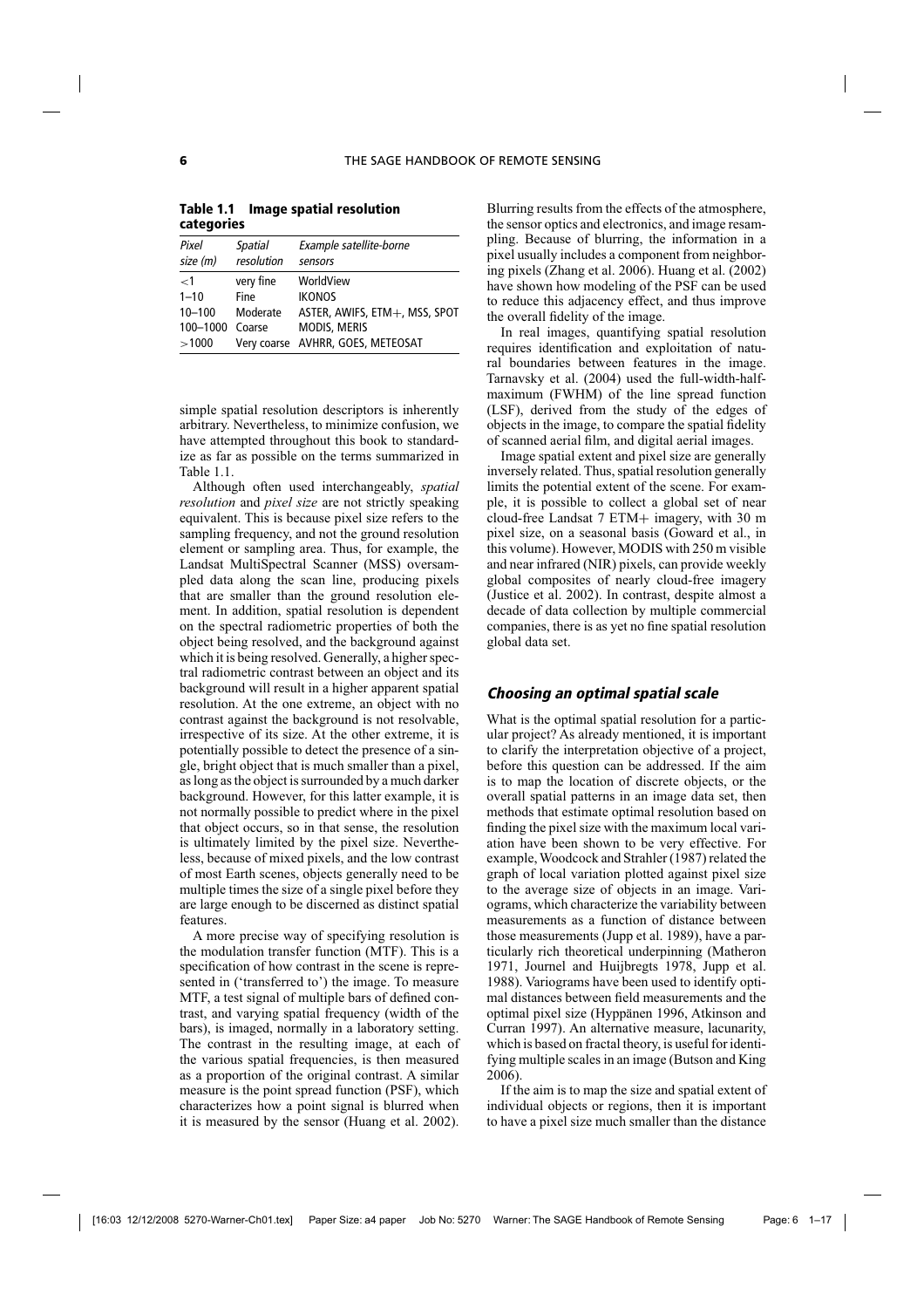calculated for optimal sampling, as described above. However, if the resolution becomes too fine, unwanted spatial detail will likely be resolved in the image, and, at least using conventional image analysis techniques, classification accuracy may be lower (Latty et al. 1985). On this basis, the optimal resolution has been defined as the scale that minimizes variance within the classes to be mapped (Marceau et al. 1994). An important consequence of this definition is that the optimal scale is therefore likely to be class-dependent (Marceau et al. 1994).

Hengl (2006) provides a thorough overview of the issues associated with choosing an optimal scale. He recommends a scale that is a compromise between *the coarsest legible scale*, which respects the scale and properties of the dataset; and *the finest legible scale*, which preserves at least 95% of the object or scene variability (Hengl 2006). McCloy and Bøcher (2007) extendWoodcock and Strahler's (1987) local variance concept to show how a graph of average local variance (AVL) can help predict a scale that minimizes within class variance, and thus optimizes the accuracy of subsequent classifications.

#### *Image geometric properties*

Another issue that should be considered in selecting data is the quality of the georeferencing to a cartographic projection. High quality georeferencing is generally expensive. For an image acquired from a nadir-viewing sensor, a simple polynomial warp that does not include terrain correction may be sufficient, and if local map control at a sufficient scale is available, can be applied routinely. Topographically induced image distortion increases with increasing angle away from nadir, as does the distortion of the shape and size of the pixel. Thus, with sensors that have a pointing capability, the view angle is an important variable to consider in selecting data. However, the increasing sophistication and availability of automated photogrammetric software makes it potentially possible for non-specialists to generate high quality orthorectifications, although the procedure remains relatively complex.

The quality of the image geometric properties is particularly important for multi-temporal analysis. Even a 0.2 pixel misregistration can cause as much as 10% error in the estimate of the change in spectral values, depending on the heterogeneity of the scene (Townshend et al. 1992). The quality of georeferencing is also important for change detection derived from object-based classification. In object-based classification, pixels are first grouped into so-called image objects, which are then classified as a single unit (Jensen et al., in this volume). In a series of experiments on the effects of misregistration on object-based change detection, Wang and Ellis (2005) found change detection error increased with increased positional error, increased landscape heterogeneity, and finer change detection resolution (the local region over which change is identified). The relationships between these variables were summarized using regression, and then used to calculate an optimal change detection resolution, based on a desired degree of accuracy (Wang and Ellis 2005).

## SELECTING IMAGES WITH OPTIMAL SPECTRAL PROPERTIES

#### *Scale and image spectral properties*

When the concept of scale is applied to spectral properties, *spectral grain* can be used to refer to the wavelength interval, or width, of the spectral bands. Multispectral sensors, with a coarse spectral grain, have bands that span hundreds to thousands of nm. The *spectral extent* can be used to describe the spectral wavelength region encompassed by the bands (e.g., many optical sensors operate in the visible and near-infrared spectral region), and the total number of bands. The definition of hyperspectral data, which usually emphasizes the number, width and contiguity of the spectral bands (Schaepman, in this volume), thus encompasses the concepts of both spectral grain and extent.

The specific location and width of spectral bands can be very important for subsequent analysis. For example, Teillet et al. (1997) show that normalized difference vegetation index (NDVI) values are not necessarily comparable between satellites with different spectral properties, even if the data are atmospherically corrected and radiometrically calibrated. The width and location of the red band used in the NDVI calculation is particularly important, and should ideally be less than 50 nm wide (Teillet et al. 1997). Thus the spectral grain of Envisat Medium Resolution Imaging Spectrometer (MERIS) appears to be more appropriate for NDVI work than either the Landsat TM or SPOT HRV sensors (Teillet et al. 1997).

The choice between using multispectral and hyperspectral data has important ramifications for the range of information extraction routines that are appropriate for subsequent analysis. Multispectral analysis techniques tend to use data from within the scene to develop empirical models and classifications. Obtaining sufficient reliable withinscene training data can be a major challenge with multispectral analyses. In addition, the spectral separability of the classes of interest may be limited with multispectral data.

Hyperspectral analysis techniques often employ methods that are not premised on requiring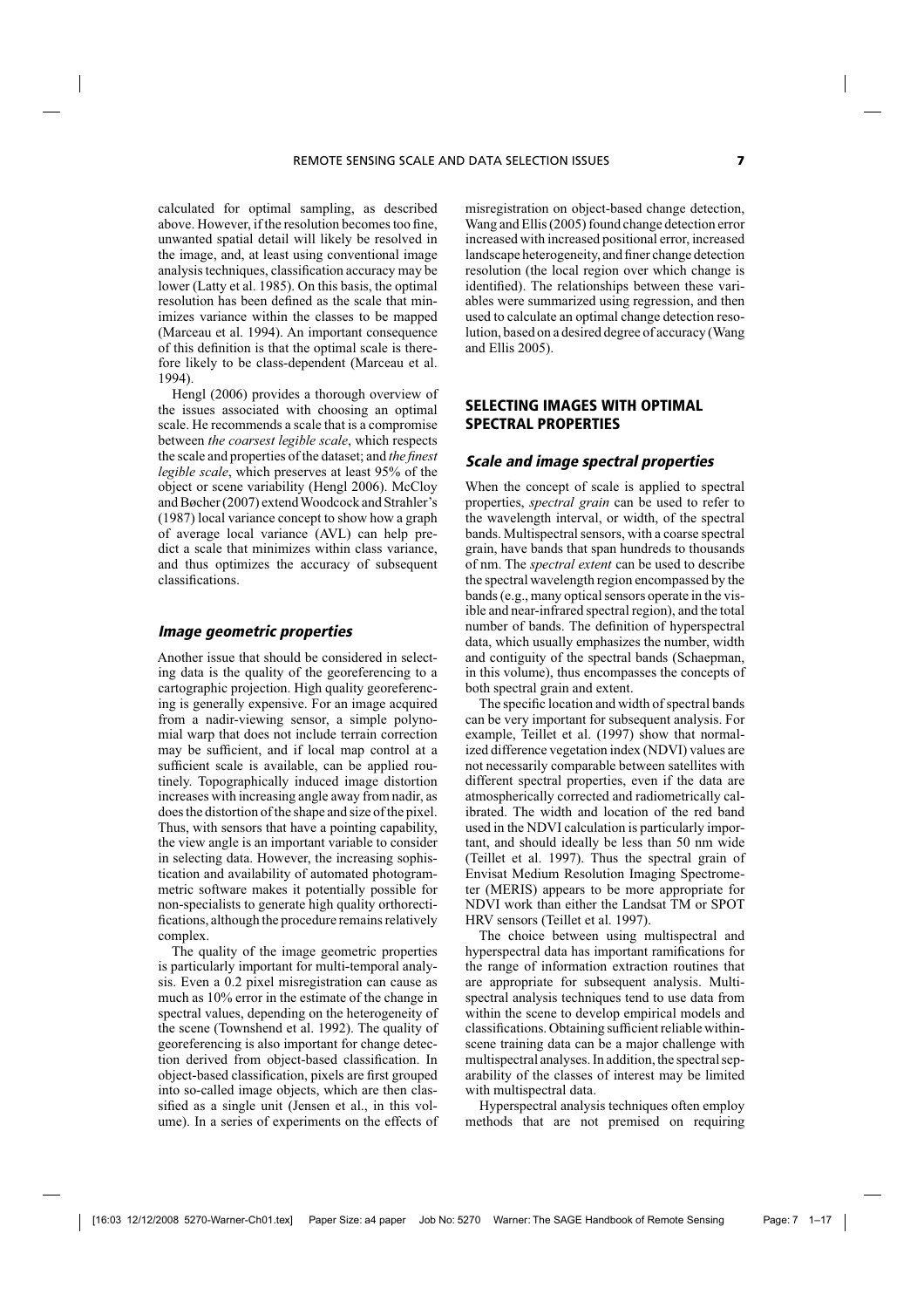in-scene knowledge. For example, hyperspectral methods may employ theoretical biophysical models, or draw on spectral libraries for classification (Chen and Campagna, in this volume). Spectral libraries consist of high quality spectra, usually acquired under laboratory conditions, which are assumed to represent material classes over wide areas. A number of extensive mineralogical spectral libraries are available in the public domain (for example, Clark et al. 2003); more recently an urban land cover library has been developed (Herold et al. 2003). The availability of spectral libraries for vegetation tends to be more limited, because of the phenological and environmental variation in vegetation properties limit the generalization that can be achieved. One of the difficulties in exploiting library spectra is that scaling from small laboratory samples and field spectrometer measurements to pixels, is complex (Baccini et al. 2007).

#### *Choosing the optimal spectral bands*

In the early days of digital image processing of remotely sensed data, limited computing power made it attractive to select only the most useful bands for classification. This constraint has largely fallen away with the steady improvement in computing power. Nevertheless band reduction is still often desirable, especially as advances in sensor technology enable data acquisition in more bands. The Hughes phenomenon (Hughes 1968, Warner and Nerry 2008), which has already been referred to above, is assumed to result from the increased number of parameters needed to characterize the distributions of training samples as the number of bands increases. The effect of the Hughes phenomenon is most likely classifier-dependent, and indeed, support vector machines are thought to be less susceptible to this problem (Melgani and Bruzzone 2004).

The simplest way of selecting bands is to use knowledge of the spectral properties of interest. For example, in a vegetation application one might select bands from the visible, NIR, and short wave infrared (SWIR) to sample spectral regions influenced by vegetation pigments, leaf structure, and moisture status, respectively (van Leeuwen, in this volume). In geological applications, one might use spectral libraries to identify the wavelengths associated with important diagnostic absorption features of the minerals and rocks of interest (Chen and Campagna, in this volume).

A variety of automated and statistical approaches have been proposed for selecting optimal subsets of image bands that carry the most information (Serpico and Moser 2007). One assumption common to many band selection methods is that highly correlated bands are redundant (Wiersma and Landgrebe 1980, Miao et al. 2007). Using the statistical method of principle component analysis (PCA) (Jensen 2005), the axes of multidimensional data can be rotated so that an *n*-band original data set is transformed to *n* new orthogonal and uncorrelated bands. The new bands are normally ordered according to the proportion of the original variance each new band explains. This strategy generally works very well, with the first few principle components carrying most of the information, and the remaining, low variance components generally dominated by noise. PCA is one of the most widely-used general image analysis techniques, having applications that go well beyond data compression and band selection. The minimum noise fraction (MNF) transformation (Green et al. 1988), typically applied to hyperspectral data, is a cascaded sequence of PCA transformations in which the noise is isolated and removed.

Despite the robustness of PCA, it is important to be aware that this method uses correlated variance as a surrogate measure for information. In situations where the signal of interest is not correlated across bands, but is instead isolated in a narrow spectral absorption feature, PCA will not be so useful. In addition, although highly correlated bands are likely somewhat redundant, they may nevertheless contain non-redundant information that can be very useful for separating subtle spectral differences (Warner and Shank 1997).

An alternative to this focus on covariance is data transformations and band selections that specifically enhance the spatial patterns in the resulting images. The spatial analog to PCA is multivariate spatial correlation (MSC) (Wartenberg 1985), which can be used to transform and compress image data (Warner 1999). Comparisons of the autocorrelation of ratios of image bands have also been used to select individual bands, and combinations of bands (Warner and Shank 1997). This autocorrelation-based method of selecting bands has been found not only to increase classification accuracy, but also to result in classifications that have higher autocorrelation, and thus potentially more clearly defined spatial patterns (Warner et al. 1999).

#### *Data fusion*

Data fusion has been defined as:

a formal framework in which [there] are expressed means and tools for the alliance of data originating from different sources. It aims at obtaining information of greater quality; the exact definition of 'greater quality' will depend upon the application. (Wald 1999: 1191)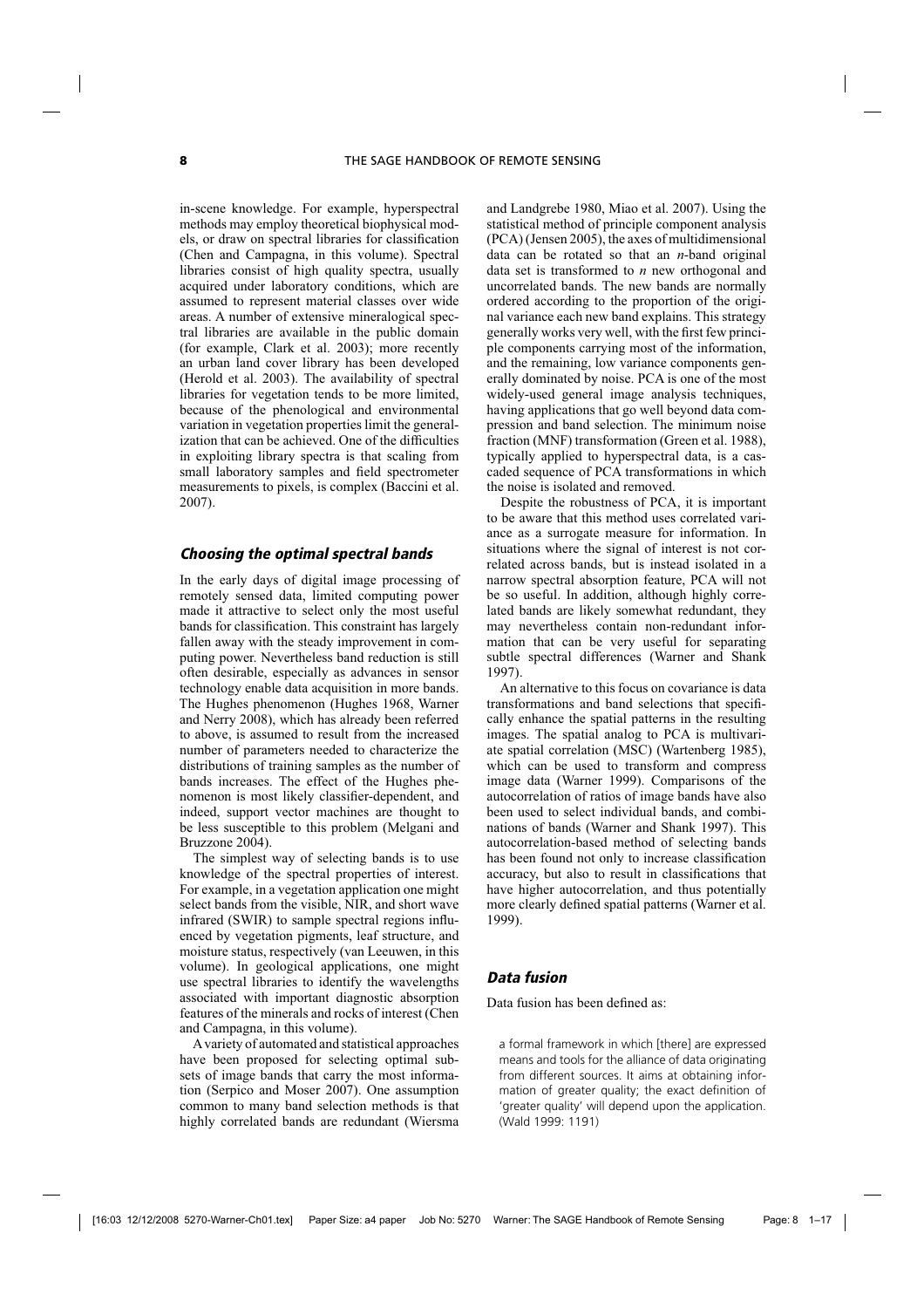Pohl and Van Genderen (1998) note that data fusion can take place at three different levels in the image processing chain of analysis:

- 1 At the *pixel level*, by combining raw image bands of different sources.
- 2 At the *feature level*, by segmenting the images to identify image objects, and combining the different images in the context of each image object.
- 3 At the *decision level*, where each image is first analyzed separately, and then the derived information is combined.

The attributes of the data that are combined through data fusion could potentially cover any individual or combinations of the four attributes of scale: spatial, spectral, radiometric, and temporal, as well as a combination of imagery with ancillary data (Pohl and Van Genderen 1998). In this section, which focuses on image spectral properties, the discussion will be limited to attempts to increase the information content of a data set by combining images of disparate wavelengths at the pixel level (Briem et al. 2002). Subsequently, in the section on interactions between the different scale components, pan-sharpening using multi-spatial resolution data fusion will also be discussed.

The underlying rational for multi-wavelength data fusion is that different wavelength regions may respond to different physical phenomena. Thus, for example, a combined analysis of optical and synthetic aperture radar imagery potentially can provide information about vegetation type, biomass, structure, and water content (Hill et al. 2005).

Similarly, combining hyperspectral VNIR and SWIR with multispectral thermal infrared (TIR) data may allow the incorporation of temperature or emittance variations in discrimination between land cover units. For mineral mapping, SWIR bands often provide an ability to discriminate clays, whereas multispectral thermal bands are valuable for separating silicate minerals (Chen and Campagna, in this volume; Chen et al. 2007a). However, the benefits of combining these disparate wavelength regions varies greatly with classification method used (Chen et al. 2007b), and for some classifiers, the accuracy may actually decline when disparate data are combined. This suggests that a suitable approach for mineral discrimination may sometimes be an expert system that adapts to the spectral pattern of each pixel to draw on different classifiers, using different wavelength intervals, to classify each pixel independently.

The fusion of VNIR and SWIR data with multispectral thermal data also holds promise for classification in the urban environment, especially for the discrimination of different roof and road materials. In a study of Strasbourg, France, it was found that various combinations of four to six broad bands from the visible, NIR and SWIR, together with six multispectral TIR bands, resulted in higher classification accuracy than with using 71 hyperspectral visible, NIR, and SWIR bands (Warner and Nerry 2008). Unfortunately, there are currently no planned medium or high spatial resolution thermal satellite-based sensors, and therefore opportunities to exploit data fusion with TIR may remain limited.

# SELECTING IMAGES WITH OPTIMAL RADIOMETRIC PROPERTIES

#### *Scale and image radiometric properties*

Radiometric resolution is arguably as important as spatial, spectral, and temporal resolution, yet does not seem to receive as much attention as the other image attributes. When scale is applied to radiometric properties, *grain* refers to the fineness of the division between successive brightness levels the sensor measures. *Extent* refers to the range of brightness levels over which the sensor can differentiate changes in radiance. A sensor with a rather unusual radiometric extent is the Operational Linescan System (OLS), which is flown aboard the Defense Meteorological Satellite Program (DSPM). The OLS is particularly sensitive to a range of low light levels, which makes it possible to detect illumination at night from street lights (Henderson et al. 2003) and other sources of illumination, such as fires and flares.

The number of bits over which the signal is quantized can serve as an indicator of the radiometric grain. An eight-bit resolution  $(2^8)$ , or 0–255 DN values) has been until recently a common choice, partly because this data range corresponds to the underlying structure of computer data storage. Nevertheless, it is important to consider the range of radiometric values actually filled (Malila 1985), as well as the noise in the data. Thus, radiometric grain is perhaps more usefully characterized as the minimum radiance change that can be detected reliably. This change can be measured in radiance units, or as the signal-to-noise ratio. The latter measure is normally defined as the mean signal divided by the standard deviation of the noise. Atkinson et al. (2007) have demonstrated the utility of using land-cover-specific variograms to estimate the signal-to-noise ratio based on the relative variance of both the signal and noise. This land-cover specific measure of radiometric grain emphasizes the importance of the scene context in interpreting measures of noise.

Over time the radiometric range of data quantization from available sensors has increased notably. Tarnavsky et al. (2004) have shown that scanned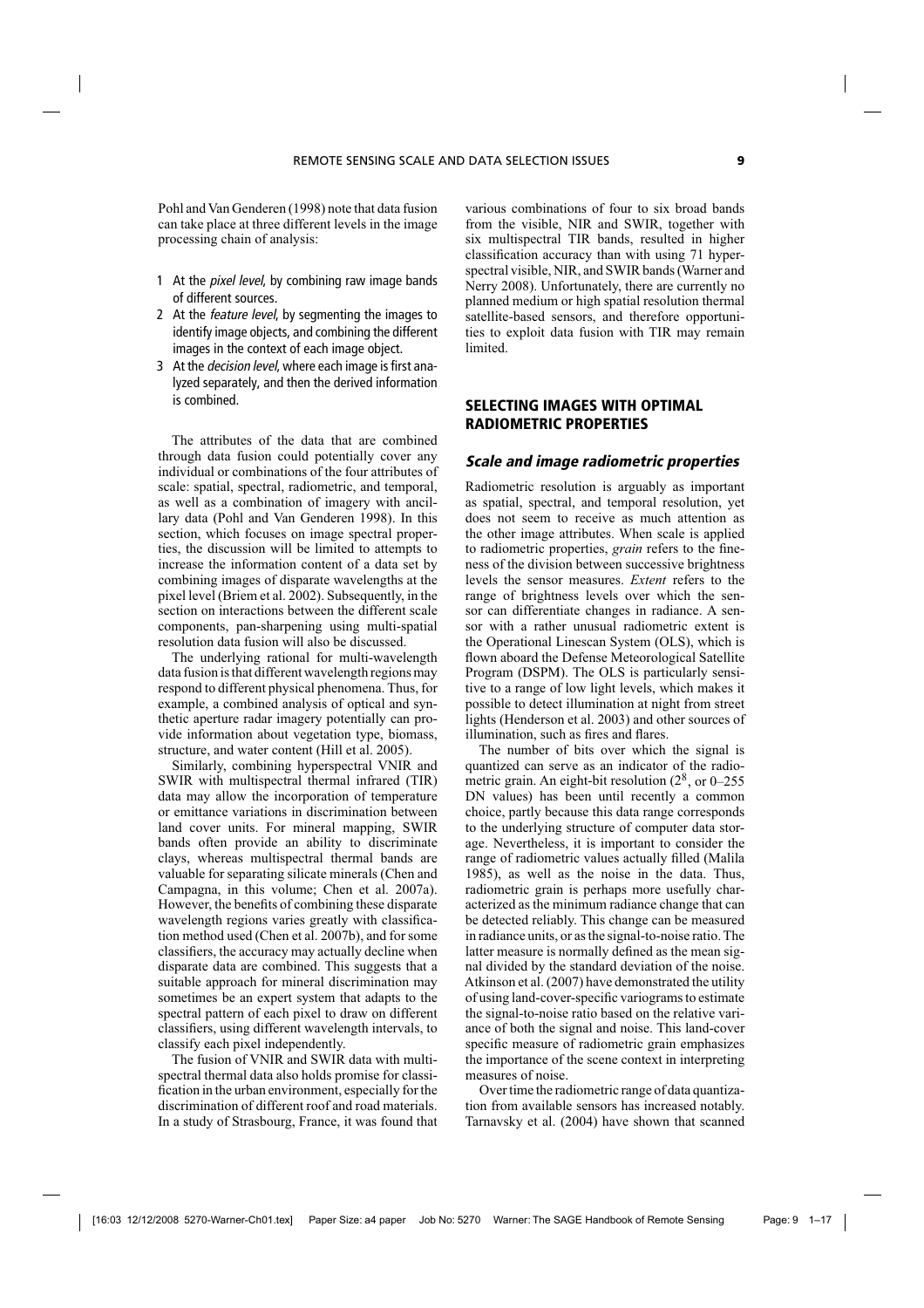color infrared aerial photographs have more noise than Airborne Data Acquisition and Registration (ADAR) 5500 multispectral images, which are acquired using digital cameras. The original Landsat MSS sensor recorded just six bits of data, although the data for the first three bands were scaled non-linearly to provide an effective sevenbit range (Goward et al., in this volume). In contrast, Landsat TM data is quantized over eight bits. Malila (1985) used an analysis of entropy to show the importance of this radiometric improvement in increasing the information content compared to the improvement in the number, width and location of the spectral bands. On the other hand, Narayanan et al. (2000) suggest that TM imagery can potentially be compressed to as few as only four bits per pixel, and still produce classifications that are similar in accuracy to the original eight-bit data.

The commercial high resolution sensors of IKONOS, Quickbird and OrbView are all quantized with 11-bit data (Toutin, this volume). Nevertheless, purchasers of these data sets are offered degraded 8-bit versions of the data, perhaps reflecting legacy software or limited hardware and software available to some purchasers. Based on the personal experience of the authors, one of the advantages of the higher radiometric resolution of the commercial sensors appears to be the increased information content in dark areas of the images, especially shadows.

# *Radiometric normalization and calibration*

Many image analysis procedures can be undertaken with images in DN format. However, some change detection techniques and most biophysical transformations (e.g. vegetation indices) require normalization or calibration to radiance units or equivalent reflectance (Teillet et al. 1997, Song et al. 2001). For example, conversion to reflectance is particularly important for hyperspectral data, especially if the imagery is to be classified using spectral libraries (Chen and Campagna, this volume). In comparing radiance and reflectance measurements between sensors, and between field spectrometers and remote imaging devices, it is particularly important to define and consider the geometric arrangement of the illuminating energy and the observing sensor. Schaepman-Strub et al. (in this volume) provide a comprehensive review of the terminology and the relationships between different types of spectral measurements.

Conversion to reflectance requires information about the spectral sensitivity of the sensor, as well as both solar illumination and atmospheric transmission and scattering. The effect of topography on illumination may be calculated if a sufficiently detailed digital elevation model is available (Warner and Chen 2001). However, the bidirectional reflectance distribution function (BRDF), or dependence of reflectance on the geometry on the illumination and observation (Schaepman-Strub et al., in this volume), varies between different materials, and thus if a single BRDF model is used to normalize topographic variations in an area of varying land cover properties, the calculated reflectances may have cover-dependent errors.

# SELECTING IMAGES WITH OPTIMAL TEMPORAL PROPERTIES

#### *Scale and image temporal properties*

The application of the concept of scale to image temporal properties is somewhat more complex than in the spatial and spectral domains. Normally, an image is acquired in a single, very short period of time, which might be referred to as the temporal scale extent. If only one image is considered, the grain and extent are identical. On the other hand, the concept of temporal scale is very useful for discussing multitemporal image archives, as well as for characterizing change detection and time series analyses. The temporal *extent* of an archive is quite straightforward, and is the overall period of time covered. However, the temporal *grain* can potentially refer to two different attributes. In the case of a series of individual images, the grain might be the period *between* the image acquisition dates. However, for coarse resolution data, single bands are often generated on a pixel by pixel basis from multiple sequential images, using algorithms that minimize the effects of cloud. For such data, the final image represents a multi-temporal composite, where each pixel has been individually selected from the images acquired during the compositing period (Holben 1986). Thus, at least for multitemporal composited data, grain could also refer to *the period of time over which the image data have been integrated.* For example, a compositing period of a week or a month is often used to generate some image data products (Justice et al. 2002).

Cloud-free multitemporal composites have been found to be particularly useful for characterizing the annual pattern of ecosystem response to annual weather patterns (Loveland et al. 1995). For example, the date of onset of greenness, total integrated greenness over time, and maximum greenness, have been used to classify different land cover classes. By extending such studies over multiple years, apparent changes in climate have been observed, including an earlier spring greenup at high latitudes (Myneni et al. 1997, Delbart et al. 2006). However, Schwartz et al. (2002) have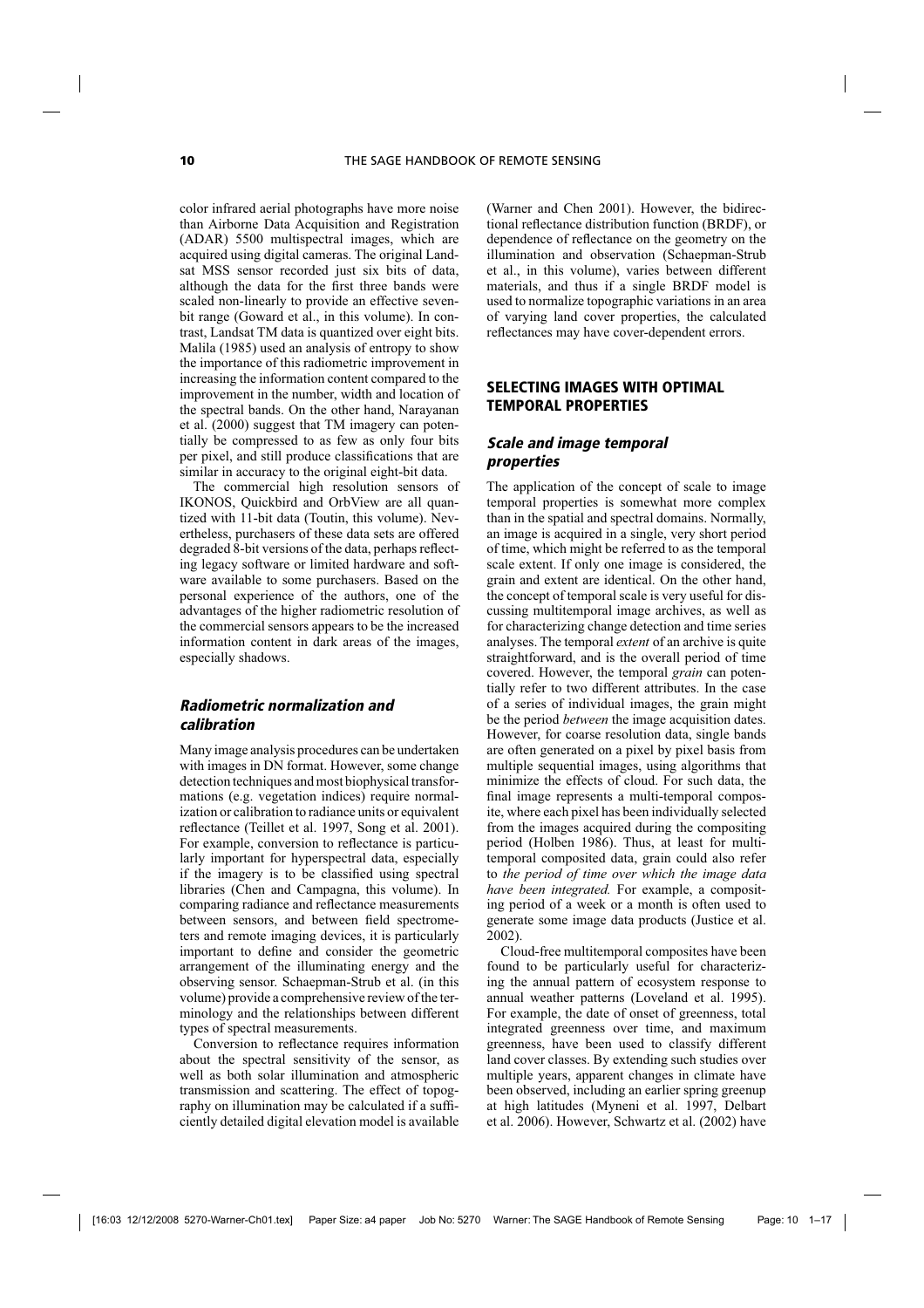cautioned that the integration of data over a week or longer periods can result in uncertainty and bias in the phenological trends identified.

For change detection studies, the temporal extent of the available image archive constrains the period over which change can be observed. Thus, the Landsat TM and ETM+ sensors provide a particularly important long term data set, with a temporal extent of over 25 years (Goward et al., in this volume). The temporal extent of change detection studies can be extended back to 1972 by using Landsat MSS imagery, and for some areas, to as early as 1960, by using declassified CORONA imagery, although the latter are mostly digitized black and white film. However, for change detection studies, images from different sensors should be used with caution, because it can be challenging to differentiate between real changes in the scene, and changes in the sensors.

The grain, or revisit period of the sensor, also constrains the potential differentiation of events within the period studied. However, the actual availability of cloud free imagery is usually some small fraction of what might be assumed based on only the sensor revisit time.

#### *Image acquisition frequency*

Finding recent imagery tends to be an important consideration for some applications. Procedures for satellite data collection vary greatly between the nadir viewing sensors, such as Landsat ETM+, and pointable satellites, a category which includes all fine resolution sensors, such as IKONOS and WorldView. For nadir-viewing sensors, the operators usually attempt to acquire and archive all images on a systematic basis, at least when the satellite is within sight of a receiving station. Landsat ETM+ is unique in that the operators have a policy of acquiring multiple global data sets on a regular basis (Goward et al., in this volume). For pointable satellites, image acquisition is prioritized based on requests from customers, who pay a premium for tasking the satellite. Thus, archive imagery is only available over limited areas, and new acquisitions may be delayed depending on the priorities of the operator. These same issues tend to apply to other sensors that have only a limited acquisition capability, such as ASTER and HYPERION.

Obtaining images of the appropriate season is also important. This is particularly true of vegetation studies, where the timing of phenological events such as leaf out and senescence may be as valuable as spectral information (Key et al. 2001).

Geostationary satellites, such as European EuMetSat's Meteosat Second Generation (MSG) satellites and the planned US National Polarorbiting Operational Environmental Satellite System (NPOESS) satellites, offer the greatest potential for high frequency of coverage. For example METOSAT-9 acquires full disk images of Earth every 15 minutes, and in rapid scanning mode, where only part of the Earth disk is imaged, images can be acquired even more frequently. The tradeoff with geostationary sensors is the comparatively low spatial resolution, for example 1–3 km pixels at the sub-satellite point for the METEOSAT Spinning Enhanced Visible and Infrared Imager (SEVIRI) instrument. Nevertheless, this high temporal frequency of acquisition opens the possibility for completely new remote sensing applications associated with highly dynamic phenomena, such as modeling the growth and development of individual fires (Umamaheshwaran et al. 2007).

Airborne sensors (Stow et al., in this volume) can provide high spatial resolution as well as complete user-control of acquisition timing, including not just the date, but even time of day. In practice, however, mobilization and operational costs may limit the degree to which the user can achieve this flexibility.

#### *Acquisitions for time-critical events*

Time-critical applications of remote sensing include disaster response (Teeuw et al., in this volume) and precision agriculture (Nellis et al., in this volume) support. When timing is critical, pointable sensors clearly have advantage over nadir viewing sensors in that they have a shorter potential revisit period.

For disaster response, a rapid delivery of analyzed imagery requires a series of expedited responses, starting with emergency tasking of the satellite, pre-preprocessing by the satellite operator, and internet-based data delivery. Following receipt of the data, the analyst may need to perform additional georeferencing work before interpretation can be done. Because time is normally very limited, relatively routine or simple methods are necessary.

The fact that rapid response requires some advance planning and organization is demonstrated by the establishment of the International Charter on Space and Major Disasters (International Charter 2007, Harris, in this volume, Teeuw et al., in this volume). This agreement, initiated by the French, European and Canadian space agencies in 2000, now includes the space agencies of six other countries, and additional agreements with commercial satellite operators. The charter provides for 24-hour availability of a single point of contact for requesting emergency remote sensing support. In France, the organization Service Régional de Traitement d'Image et de Télédétection (SERTIT) has been contracted by the French space agency,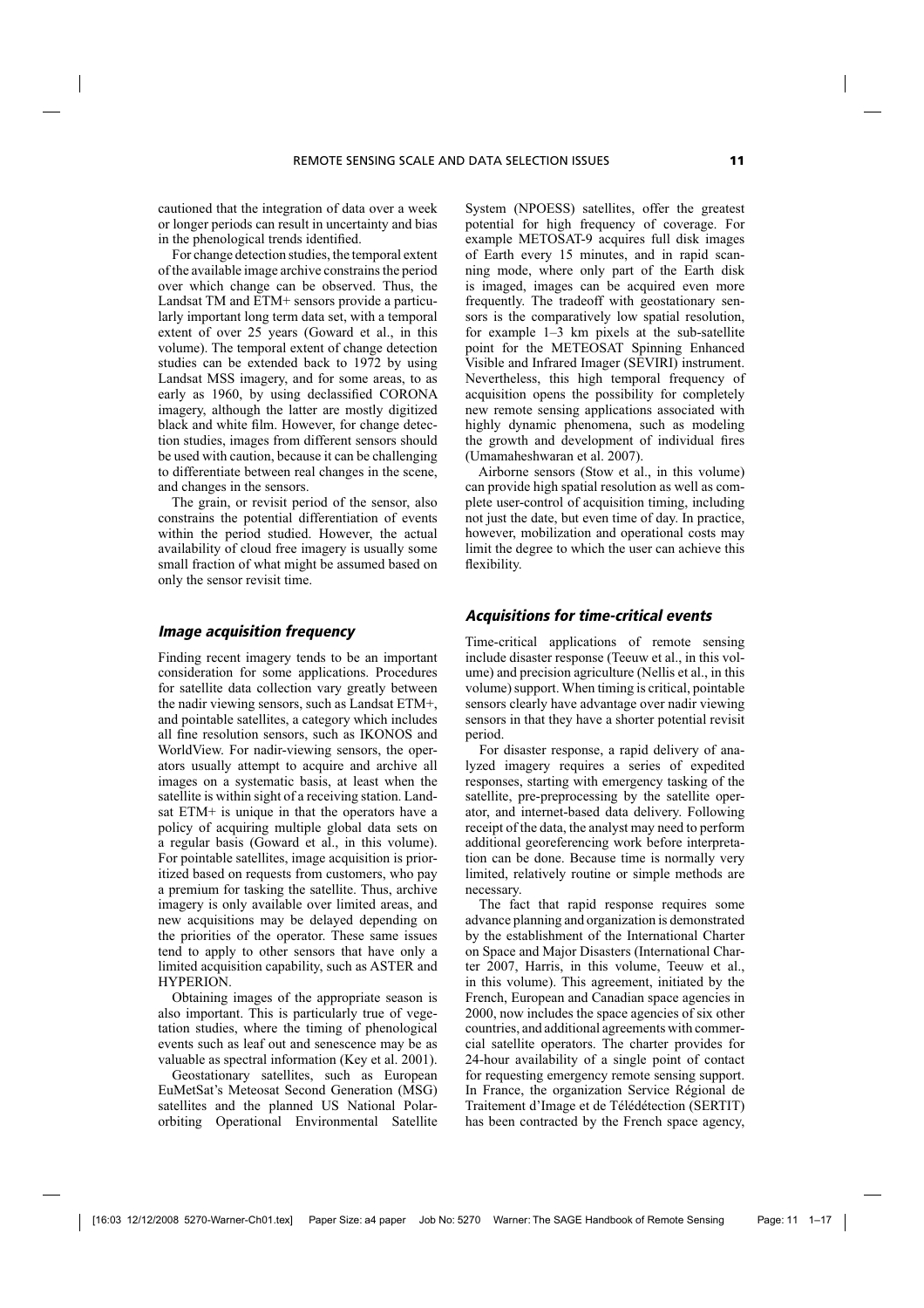CNES, to provide 24-hour availability of image analysts (SERTIT 2005). SERTIT places its image map products on a website, for free download (http://sertit.u-strasbg.fr/documents/RMS\_ page\_garde/RMS\_page\_garde.htm).

Of course, data currency is a concern not just in disaster response, but in all applications studying dynamic phenomena. Satellite images typically require preprocessing by the data provider prior to being made available to the user. Additional bottlenecks may occur in the distribution, although internet access to the data can overcome this problem.

# INTERACTIONS BETWEEN DIFFERENT COMPONENTS OF SCALE

So far, the discussion has been limited to each of the different components of scale: spatial, spectral, temporal, and radiometric. However, clearly, these components are linked. For example, if image acquisition is constrained by the rate at which data are stored and transmitted, then increasing one type of resolution (such as spectral resolution), will necessarily require changes to other types of resolution (such as spatial resolution) (Figure 1.1). The Compact Airborne Spectral Imager (CASI), manufactured by ITRES of Canada, is a good example of an instrument that is designed to have maximum flexibility within the constraints of data acquisition trade-offs. CASI is a programmable sensor, in which the operator chooses the number, width, and location of spectral bands prior to image acquisition. Because longer integration times are needed as the number of bands imaged increases, there is an inverse relationship between the number of bands and the spatial resolution for this sensor (ITRES 2007).

Alternatively, it is possible in some instances to overcome the spatial-spectral constraint described above by employing pan sharpening, in which data fusion is used to combine high spatial resolution, panchromatic (i.e., single band) images with comparatively low spatial resolution, multispectral images (Alparone et al. 2007). Pan sharpening has become increasingly important since the SPOT sensors popularized the concept of acquiring simultaneous high spatial resolution panchromatic data to complement a lower spatial resolution multispectral data set, and this design approach has been followed for a number of subsequent sensors, including ETM+ (Goward et al., in this volume), IKONOS, and QuickBird (Toutin, in this volume). The aim of pan sharpening is quite simple: to incorporate the spatial detail from the panchromatic image, and the spectral information from the multispectral images. The challenge, however, is to ensure that the combined data set maintains a spectral balance such that when the images are displayed as a color composite, the colors of the sharpened images are similar to the original, low spatial resolution multispectral data set (Alparone et al. 2007). This challenge is particularly great if the panchromatic band is poorly correlated with the individual multispectral bands (Gross and Schott 1998, Price 1999).

Pohl and Van Genderen (1998) provide a comprehensive review of pan sharpening methods. Alparone et al. (2007) empirically compared eight different methods, and found that multiresolution analysis, incorporating for example wavelets or Laplacian pyramids to characterize the spatial dependence of DN values on scale, generally outperformed component substitution, in which some transformed component of the multispectral data set, such as the first principal component, is replaced by the panchromatic data. In particular, the two methods found to have the best results both take into account physical models of the image formation, namely the modulation transfer function (Alparone et al. 2007). Wang et al. (2005) use a theoretical framework, which they term general image fusion, to compare the different methods, and conclude that the optimal method is multiresolution analysis-based intensity modulation. Pan sharpening using spectral mixture analysis also shows promise, especially for hyperspectral imagery (Gross and Schott 1998).

There are other complex interactions between the different types of resolution. Malila (1985) has found that, although the increased number and range of spectral bands of TM compared to MSS provide a great deal more information as indicated by studies of entropy, if both TM and MSS had been quantized at just five bits, the information content of the two sensors would have been approximately equal.

Key et al. (2001) compared the value of multiple spectral bands with multiple image dates for classifying individual deciduous trees species. Their study showed that a single, optimally chosen, multispectral image acquired during peak autumn colors resulted in relatively high classification accuracy. However, multiple dates of single band imagery could provide a similar high accuracy. This finding suggests that if the spatial resolution of multispectral imagery is too coarse, panchromatic imagery, which typically has a higher spatial resolution, may be substituted, if multiple dates can be obtained (Key et al. 2001). For example, the current highest spatial resolution from commercial satellites is provided by the WorldView-1 sensor, launched in 2007. Worldview-1 provides imagery with 0.5 m pixels, but only panchromatic data, with no multispectral bands (DigitalGlobe 2007).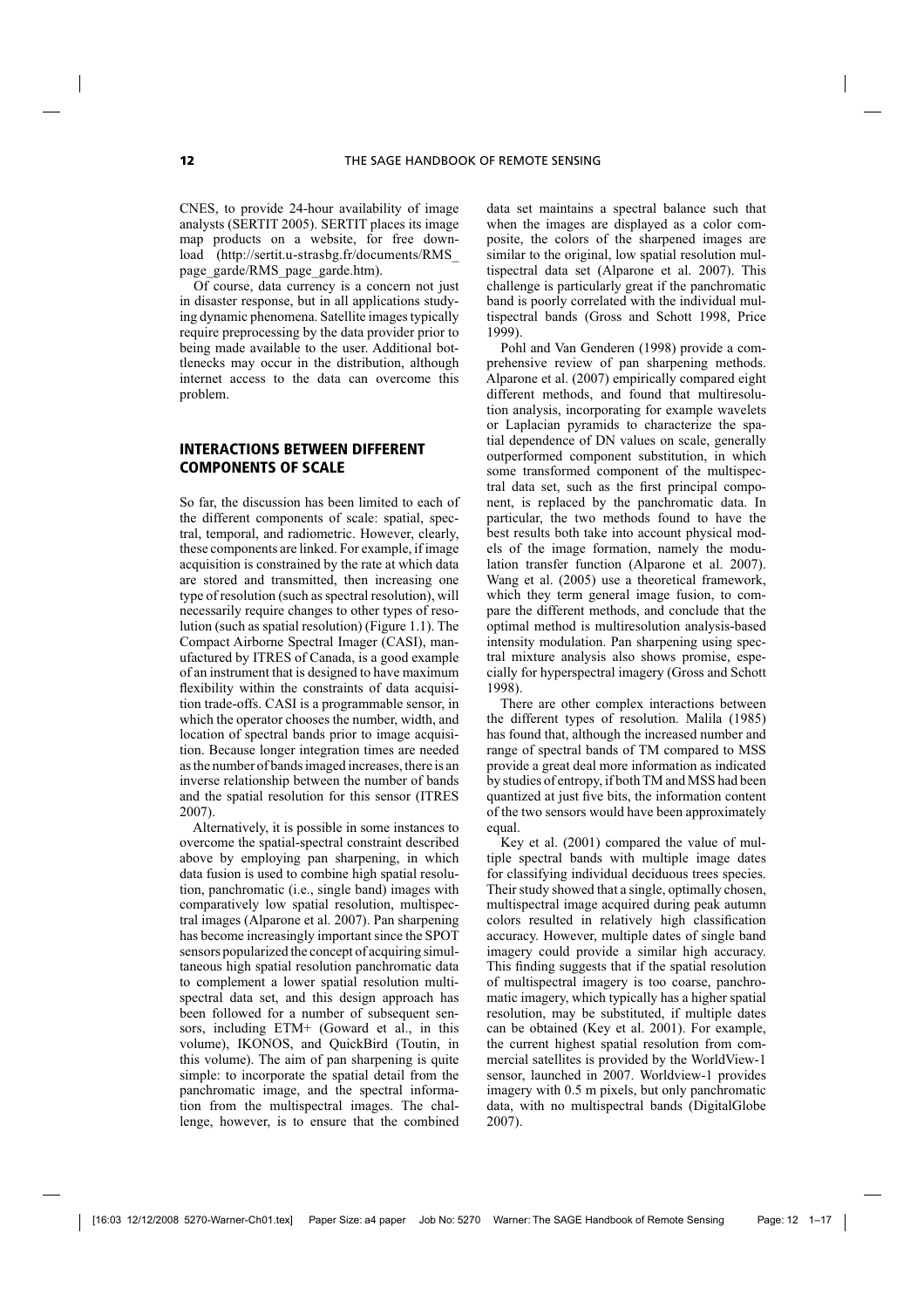#### OTHER ISSUES

Additional, broader issues should be considered in selecting image data sets. Data cost, particularly for the new commercial sensors, can be high. However, the commercial providers generally make a distinction between new acquisitions, which require tasking the satellite, and existing images in the companies' archives, charging a premium for the former. Commercial image licensing agreements may constrain sharing the data with others, even in the same organization. Thus purchasers should consider the long-term use of imagery, and consider paying extra to have more flexible use of the data. One of the major advantages of US government data, including Landsat TM, ETM+, and Terra and Aqua MODIS data, is not only the very economical price, but the absence of constraints on data sharing (Harris, in this volume). Indeed, large internet archives of US satellite imagery are available for free downloading (Table 1.2).

A second major issue relates to data volume. Large volumes of data can strain computer storage and processing capacity. Although this issue is far less significant today compared to when early sensing systems such as the Landsat MSS were launched, it is still important for projects that cover relatively large geographic areas, or use multiple dates of images.

In addition to improvements in computer hardware, software has also advanced considerably since the early 1970s. Early programs, typically running on main-frame computers, often were based on command-line program initiation. Today, remote sensing packages typically have graphical user-interfaces, and even semi-automated 'wizards' that help guide the less sophisticated users. Furthermore, there are now specific programs for advanced analysis such as for photogrammetry and hyperspectral classification. On the other hand, the development of software that integrates remote sensing analysis and GIS analysis has been more mixed (Merchant and Narumalani, in this volume).

#### FUTURE CHALLENGES AND **OPPORTUNITIES**

It is evident that the number and diversity of satellite-borne sensors will only grow in future years, especially as the commercial satellite sector grows, and additional nations launch and operate their own satellite programs. Thus, the challenges, and opportunities, in selecting data to address specific problems, will also likely grow. Some specific trends can be observed with regards to image spatial and spectral properties, as well as the availability of relatively new types of image data.

With regards to spatial resolution, it appears for the moment that ∼0.5 m is the smallest pixel size of space-borne imagery that will be available to nongovernment users, due to security issues. Thus, the operating licenses for both Worldview-1 (Digital-Globe 2007) and the planned GEOEYE-1 (GeoEye 2007) limit the spatial resolution of imagery that is sold to the general public to 0.5 m.

In terms of spectral properties, one likely future development is finally to achieve operational hyperspectral imaging from space. For the user, space-based hyperspectral imagery should be more economical than contracting for airborne hyperspectral data. An operational satellite-borne hyperspectral system will also remove the geographical constraints of the narrow swath of the experimental satellite-based Hyperion hyperspectral sensor. Once these financial and geographical barriers are removed, hyperspectral analysis may enter the mainstream, especially if there is continued improvement in the ease of use of hyperspectral software analysis tools. Nevertheless, limits on the signal-to-noise and spatial resolution for space-based hyperspectral sensors may ensure that aerial hyperspectral imaging will continue to play an important role for some time to come.

Another area of likely future importance, and challenge to users, will be greater integration of diverse wavelength regions and characteristics, including hyperspectral VNIR and SWIR,

| Facility                                                        | Example data          | URL <sup>1</sup>                                          |  |  |
|-----------------------------------------------------------------|-----------------------|-----------------------------------------------------------|--|--|
| Global Land Cover Facility,<br>University of Maryland           | TM, MSS, MODIS, ASTER | http://glcf.umiacs.umd.edu                                |  |  |
| AmericaView                                                     | Landsat               | http://glovis.texasview.org                               |  |  |
| <b>USGS EROS</b>                                                | Landsat               | http://edc.usqs.gov/products/satellite/landsat_ortho.html |  |  |
| USGS-NASA DataPool                                              | ASTER, MODIS          | http://lpdaac.usgs.gov/datapool/datapool.asp              |  |  |
| <b>Boston University Climate and</b><br><b>Vegetation Group</b> | <b>AVHRR, MODIS</b>   | http://cliveq.bu.edu/modismisr/products/products.html     |  |  |
| <b>Boston University Land Cover</b><br>and Land Cover Dynamics  | <b>MODIS</b>          | http://duckwater.bu.edu/lc/datasets.html                  |  |  |

Table 1.2 *Sources of free imagery*

<sup>1</sup>URLs current as of January 2008.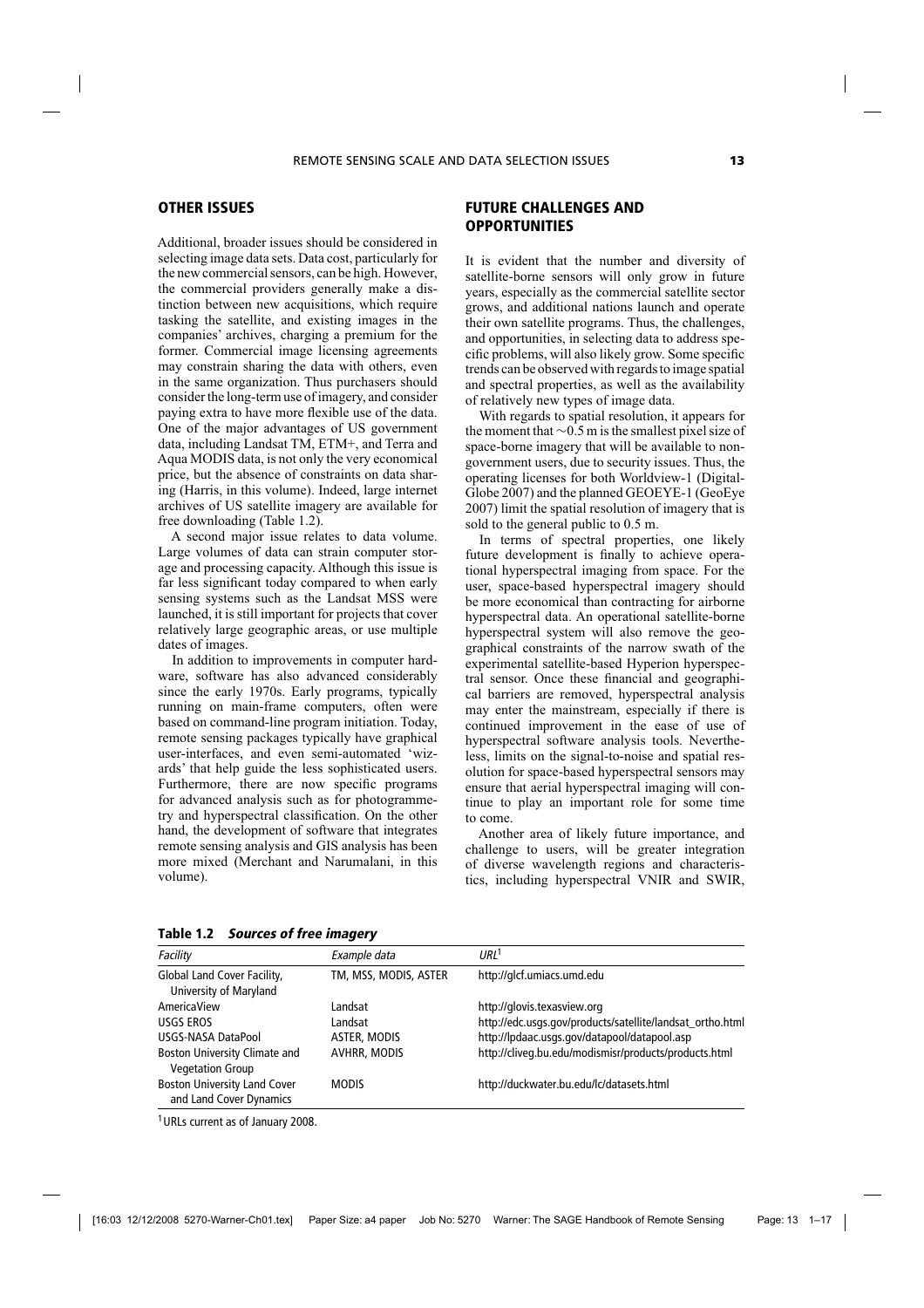hyperspectral thermal, and multi-wavelength, fully polarimetric radar. The integration of lidar with multispectral and hyperspectral imagery seems a particularly promising area (Bork and Su 2007).

Relatively new types of data will also likely become more available, although once again the general exploitation of these data may be dependent on the development of easy to use software. Polarization information, currently used mainly with microwave wavelengths, holds promise for improved image analysis of optical wavelengths (Zallat et al. 2004). Multi-angular imaging, already available from the Multiangle Imaging SpectroRadiometer (MISR) experimental satellite, allows characterization and exploitation of BRDF information (Armston et al. 2007, Jovanovic et al. 2007). One particularly interesting application of BRDF information is for mapping wetlands by exploiting the distinctive and strong angular reflection signature of water compared to other surface types. This approach has been shown to be effective for discriminating inundated areas with emergent vegetation, open water, and noninundated areas (Vanderbilt et al. 2002). One strength of this approach is that as the pixel size increases, the accuracy of unmixing the proportions of these cover types tends to increase (Vanderbilt et al. 2007), making the method particularly effective for global-scale hydrological modeling.

In conclusion, remote sensing has advanced greatly since the early 1970s and since the beginnings of regular satellite Earth observations with the ERTS/Landsat MSS sensor. The many advances in remote sensing technology have themselves brought new challenges, as exemplified by issues such as the Hughes Phenomenon (Hughes 1968). Although many of these challenges can be addressed through innovative research, one area outside the control of most individual scientists is the general area of remote sensing policy (Harris, in this volume). For example, despite the importance of data continuity in global change studies, there unfortunately seems to be a lack of political will, at least in the United States, to support an aggressive, long term strategy to ensure data continuity for moderate resolution imaging. This problem has recently been highlighted by the difficulties associated with the Landsat Data Continuity Mission (Goward et al., in this volume). Despite these difficulties, remote sensing offers a powerful, objective and consistent tool for studying the earth, from local to global scales. The value of remote sensing is demonstrated by the growing number of research studies, and the increasing use of remote sensing in operational environments. The chapters that follow give insight into the many facets and key issues of this rapidly developing subject.

#### ACKNOWLEDGEMENTS

John Althausen (Lockheed Martin Corporation), Yongxin Deng (University of Western Illinois University), Gregory Elmes (West Virginia University), and Douglas Stow (San Diego State University), provided valuable suggestions for improvement of this chapter.

#### **REFERENCES**

- Alker, H. R., 1969. A typology of ecological fallacies. In M. Dogan and S. Rokkan (eds), *Quantitative Ecological Analysis in the Social Sciences*. The MIT Press, Cambridge, MA, USA.
- Alparone, L., L. Wald, J. Chanussot, C. Thomas, P. Gamba, and L. M. Bruce, 2007. Comparison of pansharpening algorithms: Outcome of the 2006 GRS-S data-fusion contest. *IEEE Transactions on Geoscience and Remote Sensing*, 45(10): 3012–3021, doi 10.1109/TGRS.2007.904923.
- Armston, J. D., P. F. Scarth, S. R. Phinn, and T. J. Danaher, 2007. Analysis of multi-date MISR measurements for forest and woodland communities, Queensland, Australia. *Remote Sensing of Environment*, 107: 287–298.
- Atkinson, P. M. and P. J. Curran, 1997. Choosing an appropriate spatial resolution for remote sensing investigations. *Photogrammetric Engineering and Remote Sensing*, 63(12): 1345–1351.
- Atkinson, P. M., I. M. Sargent, G. M. Foody, and J. Williams, 2007. Exploring the geostatistical method for estimating the signal-to-noise ratio of images. *Photogrammetric Engineering and Remote Sensing*, 73(7): 841–850.
- Baccini, A., M. A. Friedl, C. E. Woodcock, and Z. Zhu, 2007. Scaling field data to calibrate and validate moderate spatial resolution remote sensing models. *Photogrammetric Engineering and Remote Sensing*, 73(8): 945–954.
- Bork E. W., and J. G. Su, 2007. Integrating LIDAR data and multispectral imagery for enhanced classification of rangeland vegetation: A meta analysis. *Remote Sensing of Environment*, 111: 11–24.
- Briem, G. J., J. A. Benediktsson, and J. R. Sveinsson, 2002. Multiple classifiers applied to multisource remote sensing data. *IEEE Transactions on Geoscience and Remote Sensing*, 40(10): 2291–2299.
- Butson, C. R. and D. J. King, 2006. Lacunarity analysis to determine optimal extents for sample-based spatial information extraction from high-resolution forest imagery. *International Journal of Remote Sensing*, 27(1): 105–120.
- Cao, C. and N. S.-N. Lam, 1997. Understanding the scale and resolution effects in remote sensing and GIS. In D. A. Quattrochi and M. F. Goodchild (eds), 1997. *Scale in Remote Sensing and GIS*. Lewis Publishers, Boca Roton, FL, USA, Chapter 3, pp. 57–72.
- Chen, X., and D. Campagna, in this volume. Geological applications. Chapter 22.
- Chen, X., T. A. Warner, and D. J. Campagna, 2007a. Integrating visible, near infrared and short wave infrared hyperspectral and multispectral thermal imagery for geologic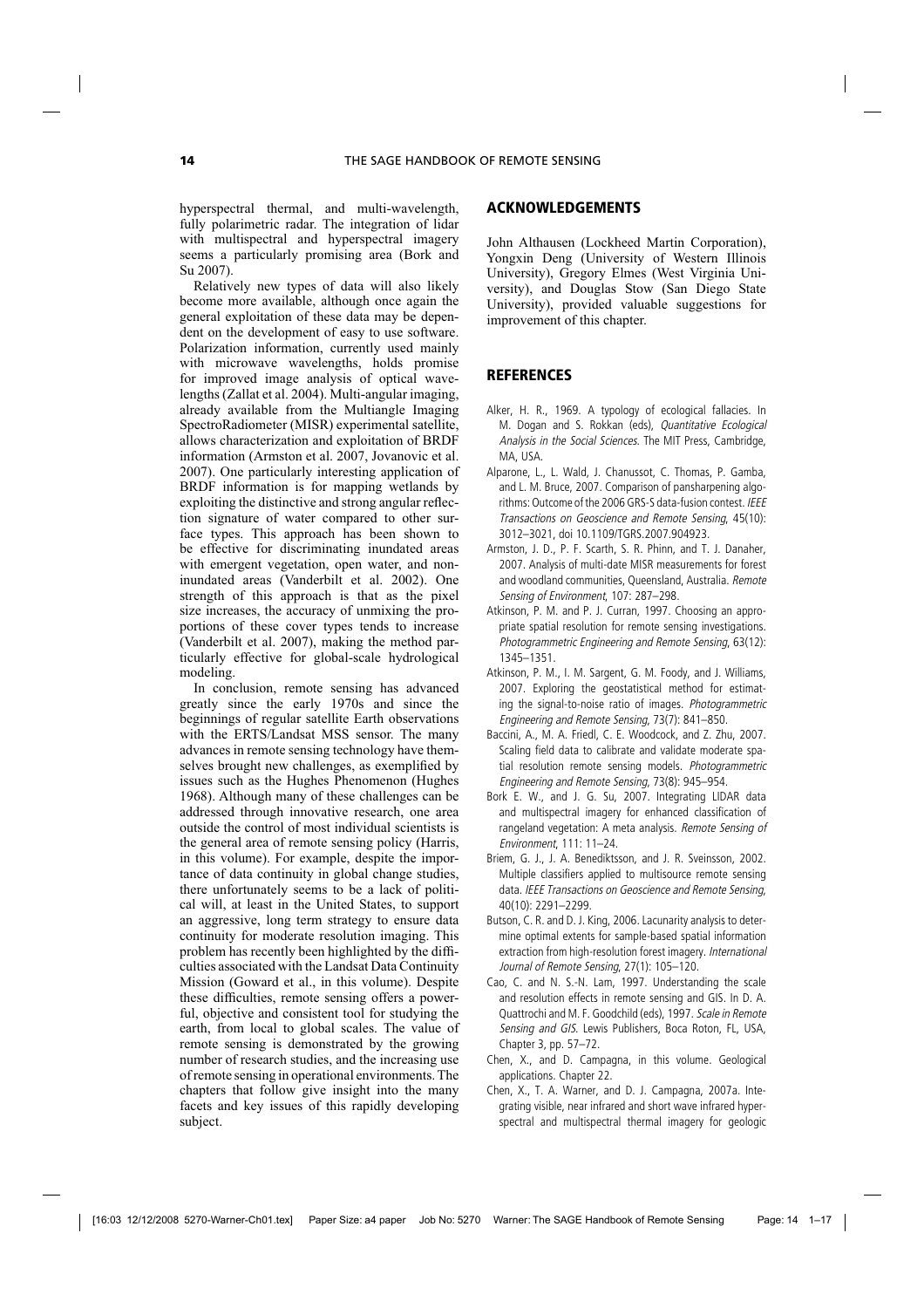mapping: simulated data. *International Journal of Remote Sensing*, 28(11): 2415–2430.

- Chen, X., T. A. Warner, and D. J. Campagna, 2007b. Integrating visible, near-infrared and short-wave infrared hyperspectral and multispectral thermal imagery for geological mapping at Cuprite, Nevada. *Remote Sensing of Environment*.
- Clark, R. N., G. A. Swayze, R. Wise, K. E. Livo, T. M. Hoefen, R. F. Kokaly, and S. J. Sutley, 2003. *USGS Digital Spectral Library splib05a*. U.S. Geological Survey, Open File Report 03-395. (http://pubs.usgs.gov/of/2003/ofr-03-395/ ofr-03-395.html, last date accessed 24 September 2007).
- Crews, K., and S. J. Walsh, in this volume. Remote sensing and the social sciences. Chapter 31.
- Delbart, N., T. Le Toan, L. Kergoat, and V. Fedotova, 2006. Remote sensing of spring phenology in boreal regions: A free of snow-effect method using NOAA-AVHRR and SPOT-VGT data (1982–2004). *Remote Sensing of Environment*, 101: 52–62.
- DigitalGlobe 2007. Worldview-1. http://www.digitalglobe.com/ about/worldview1.html (last date accessed 14 October 2007).
- Ferro, C. J. and T. A. Warner, 2002. Scale and texture in digital image classification. *Photogrammetric Engineering and Remote Sensing*, 68(1): 51–63.
- GeoEye 2007. GeoEye imagery products: GEOEYE-1. http:// www.digitalglobe.com/about/worldview1.html (last date accessed 14 October 2007).
- Goward, S. N., T. Arvidson, D. L. Williams, R. Irish, and J. Irons, in this volume. Moderate spatial resolution optical sensors. Chapter 9.
- Green, A. A., M. Berman, P. Switzer and M. D. Craig, 1988. A transformation for ordering multispectral data in terms of image quality with implications for noise removal. *IEEE Transactions on Geoscience and Remote Sensing*, 26: 65–74.
- Gross, H. N., and J. R. Schott, 1998. Application of spectral mixture analysis and image fusion techniques for image sharpening. *Remote Sensing of Environment*, 63: 85–94. Harris, R. in this volume. Remote sensing policy. Chapter 2.
- Henderson, M., E. T. Yeh, P. Gong, C. Elvidge, and K. Baugh, 2003. Validation of urban boundaries derived from global night-time satellite imagery. *International Journal of Remote Sensing*, 24(3): 595–609.
- Hengl, T., 2006. Finding the right pixel size. *Computers and Geosciences*, 32: 1283–1298. doi: 10.1016/ j.cageo.2005.11.008
- Herold, M., M. Gardner, and D. A. Roberts, 2003. Spectral resolution requirements for mapping urban areas. *IEEE Transactions on Geoscience and Remote Sensing*, 41(9): 1907–1919.
- Hill, M. J., C. J. Ticehurst, J-S. Lee, M. R. Grunes, G. E. Donald, and D. Henry, 2005. Integration of optical and radar classifications for mapping pasture type in Western Australia. *IEEE Transactions on Geoscience and Remote Sensing*, 43(7): 1665–1681. doi 10.1109/TGRS.2005.846868.
- Holben, B., 1986. Characteristics of maximum-value composite images from temporal AVHRR data. *International Journal of Remote Sensing*, 7(11): 1417–1434.
- Huang, C.,J. R. G. Townshend, S. Liang, S. N. V. Kalluri, and R. S. DeFries, 2002. Impact of sensor's point spread function on

land cover characterization: assessment and deconvolution. *Remote Sensing of Environment* 80(2) 203–212.

- Hughes, G. F., 1968. On the mean accuracy of statistical pattern recognizers. *IEEE Transactions on Informational Theory*, IT-14: 55–63.
- Hyyppä, J., W. Wagner, M. Hollaus, and H. Hyyppä, in this volume. Airborne laser scanning. Chapter 14.
- Hyppänen, 1996. Spatial autocorrelation and optimal spatial resolution of optical remote sensing data in boreal forest environment. *International Journal of Remote Sensing*, 17(17): 3441–3452.
- International Charter, 2007. International charter: Space and major disasters. http://www.disasterscharter.org (last date accessed: September 24, 2007).
- ITRES, 2007. Flight planning flexibility. http://www.itres.com/ Flight\_Planning\_Flexibility (last date accessed October 14, 2007).
- Jelinsky, D. E., and J. Wu, 1996. The modifiable areal unit problem and implications for landscape ecology. *Landscape Ecology*, 11(3): 129–140.
- Jensen, J. R., J. Im, P. Hardin, and R. R. Jensen, in this volume. Image classification. Chapter 19.
- Jensen, J. R., 2005. *Introductory Digital Image Processing: A Remote Sensing Perspective*. Prentice Hall, Upper Saddle River, NJ, USA.
- Journel, A. G., and C. J. Huijbregsts, 1978. *Mining Geostatistics*. Academic Press, London.
- Jovanovic, V., C. Moroney, and D. Nelson, 2007. Multiangle geometric processing for globally geo-located and co-registered MISR image data. *Remote Sensing of Environment*, 107(1–2): 22–32.
- Jupp, D. L. B., A. H. Strahler, and C. E. Woodcock, 1988. Autocorrelation and regularization in digital images. I. Basic theory. *IEEE Transactions on Geoscience and Remote Sensing*, 26(4): 463–473.
- Jupp, D. L. B., A. H. Strahler, and C. E. Woodcock, 1989. Autocorrelation and regularization in digital images. II. Simple image models. *IEEE Transactions on Geoscience and Remote Sensing*, 27(3): 247–258.
- Justice, C. O. and C. J. Tucker, in this volume. Coarse resolution optical sensors. Chapter 10.
- Justice, C. O., J. R. G. Townshend, E. F. Vermote, E. Masuoka, R. E. Wolfe, N. Saleous, D. P. Roy, and J. T. Morisette, 2002. An overview of MODIS Land data processing and product status. *Remote Sensing of Environment*, 83: 3–15.
- Kerekes, J. P., in this volume. Optical sensor technology. Chapter 7.
- Key, T., T. Warner, J. McGraw, and M. A. Fajvan, 2001. A comparison of multispectral and multitemporal imagery for tree species classification. *Remote Sensing of Environment*, 75: 100–112.
- Latty, R. S., R. Nelson, B. Markham, D. Williams, D. Toll, and J. Irons, 1985. Performance comparison between information extraction techniques using variable spatial resolution data. *Photogrammetric Engineering and Remote Sensing*, 51(9): 1459–1470.
- Loveland, T. R., J. W. Merchant, J. F. Brown, D. O. Ohlen, B. C. Reed, P. Olson, and J. Hutchinson, 1995. Seasonal landcover regions of the United States. *Annals of the Association of American Geographers*, 85(2): 339–355.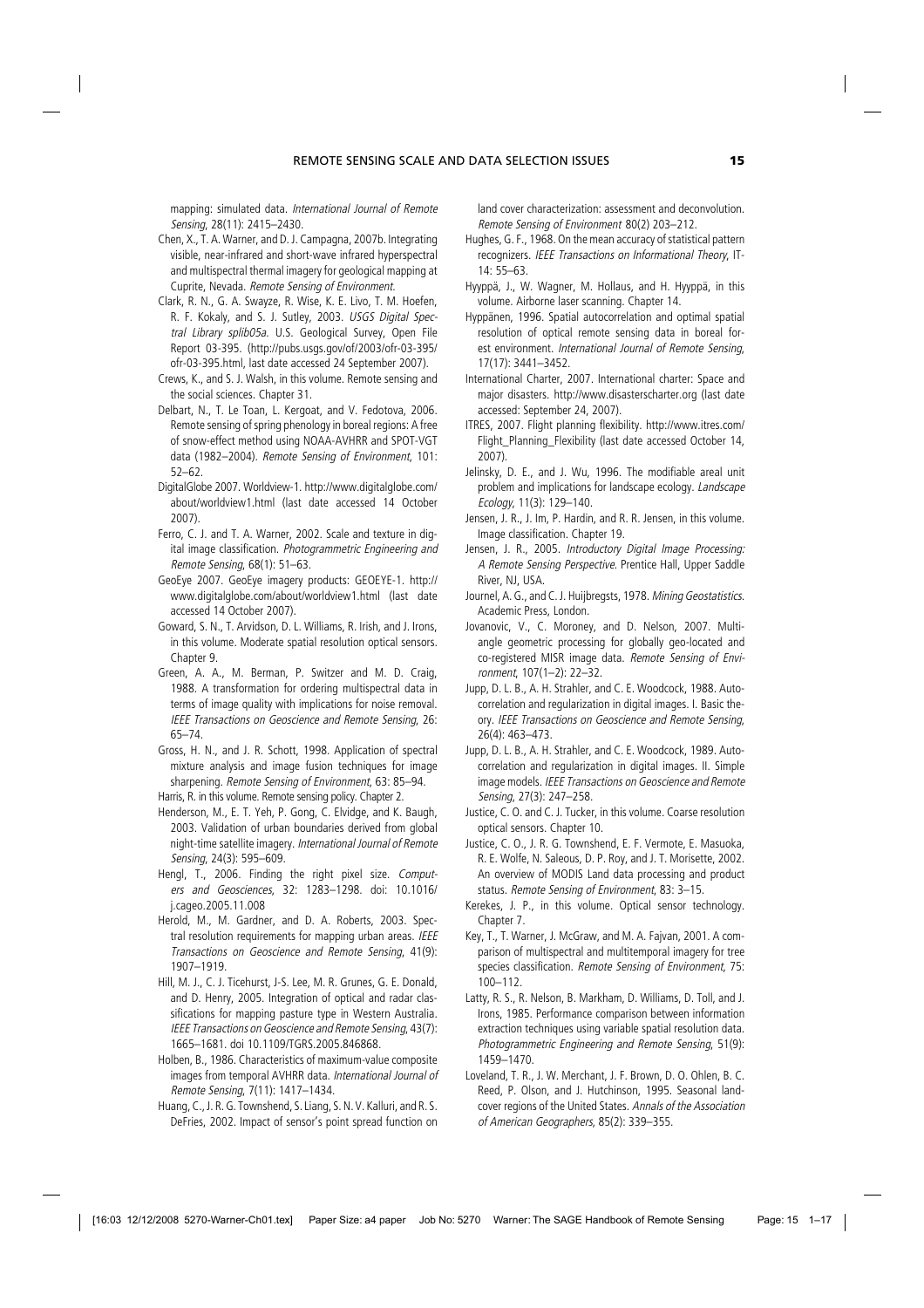- Malila, W. A., 1985. Comparison of the information contents of Landsat TM and MSS data. *Photogrammetric Engineering and Remote Sensing*, 51(9): 1449–1457.
- Marceau, D. J. and G. J. Hay. 1999. Remote sensing contributions to the scale issue. *Canadian Journal of Remote Sensing,* 25(4): 357–366.
- Marceau D. J., D. J, Gratton, R. A. Fournier, and J. P. Fortin, 1994. Remote-sensing and the measurement of geographical entities in a forested environment. 2. The optimal spatial-resolution. *Remote Sensing of Environment*, 49(2): 105–117.
- Matheron, G., 1971. *The Theory of Regionalized Variables and its Applications*. Cahiers du Centre de Morphologie Mathematique de Fontainbleau, No. 5.
- McCloy, K. R. and P. K. Bøcher, 2007. Optimizing image resolution to maximize the accuracy of hard classification. *Photogrammetric Engineering and Remote Sensing*, 73(8): 893–903.
- Melgani, F. and L. Bruzzone, 2004. Classification of hyperspectral remote sensing images with support vector machines. *IEEE Transactions on Geoscience and Remote Sensing*, 42: 1778–1790.
- Merchant, J. W. and S. Narumalani, in this volume. Integrating remote sensing and geographic information systems. Chapter 17.
- Miao, X., P. Gong, S. Swope, R. Pu, R. Carruthers, and G. L. Anderson, 2007. Detection of yellow starthistle through band selection and feature extraction from hyperspectral imagery. *Photogrammetric Engineering and Remote Sensing*, 73(9): 1005–1015.
- Myneni, R. B., C. D. Keeling, C. J. Tucker, G. Asrar, and R. R. Nemani, 1997. Increased plant growth in the northern high latitudes from 1981 to 1991. *Nature*, 386: 698–702.
- Narayanan, R. M., T. S. Sankaravadivelu, and S. E. Reichenbach, 2000. Dependence of information content on gray-scale resolution. *Geocarto International*, 15(4): 15–27.
- Nellis, M. D., K. Price, and D. Rundquist, in this volume. Remote sensing of cropland agriculture. Chapter 25.
- Openshaw, S. 1983. The modifiable areal unit problem. *Concepts and Techniques in Modern Geography* 38. Geo Books, Norwich, UK.
- Openshaw, S. 1984. Ecological fallacies and the analysis of areal census data. *Environment and Planning A*, 6: 17–31.
- Openshaw, S. and P. J. Taylor. 1979. A million or so correlation coefficients: three experiments on the modifiable areal unit problem. In: R. J. Bennett (ed.), *Statistical Applications in the Spatial Sciences*. Pion, London, UK.
- Pohl, C. and J. L. Van Genderen, 1998. Multisensor image fusion in remote sensing: concepts, methods and applications. *International Journal of Remote Sensing*, 19(5): 823–854. doi: 10.1080/014311698215748.
- Price, J. C. 1999. Combining multispectral data of differing spatial resolution. *IEEE Transactions on Geoscience and Remote Sensing*, 37(3): 1199–1203.
- Quattrochi, D. A. and M. F. Goodchild (eds), 1997. *Scale in Remote Sensing and GIS*. Lewis Publishers, Boca Roton, FL, USA.
- Robinson, W.S. 1950. Ecological correlations and the behavior of individuals. *American Sociological Review*, 15: 351–357.

Schaepman, M. E., in this volume. Imaging spectrometers. Chapter 12.

- Schaepman-Strub, G., M. E. Schaepman, J. V. Martonchik, T. H. Painter, and S. Dangel, in this volume. Terminology of radiometry and reflectance – from concepts to measured quantities. Chapter 15.
- Schwartz, M. D., B. C. Reed, and M. A. White, 2002. Assessing satellite-derived start-of-season measures in the conterminous USA. *International Journal of Climatology*, 22: 1793–1805. doi: 10.1002/joc.819.
- Serpico, S. B. and G. Moser, 2007. Extraction of spectral channels from hyperspectral images for classification purposes. *IEEE Transactions on Geoscience and Remote Sensing*, 45(2): 484–495.
- SERTIT 2005. SERTIT: Introduction. http://sertit.u-strasbg.fr/ english/en\_presentation.htm (last date accessed September 24 2007).
- Song, C., C. E. Woodcock, K. C. Seto, M. Pax Lenney, and S. A. Macomber, 2001. Classification and change detection using Landsat TM data: When and how to correct atmospheric effects? *Remote Sensing of Environment*, 75: 230–244.
- Spiker, S. and T. A. Warner, 2007. Scale and spatial autocorrelation from a remote sensing perspective. In: J. Gattrell and R. Jensen (eds.), *Geo-Spatial Technologies in Urban Environments*. Springer-Verlag, Heidelberg, pp. 197–213.
- Stow, D. A., L. L. Coulter, and C. A. Benkelman, in this volume. Airborne digital multispectral imaging. Chapter 11.
- Swain, P. and S. M. Davis, 1978. *Remote Sensing: The Quantitative Approach*. McGraw Hill, New York.
- Tarnavsky, E., D. Stow, L. Coulter, and A. Hope, 2004. Spatial and radiometric fidelity of airborne multispectral imagery in the context of land-cover change analyses. *GIScience and Remote Sensing*, 41(1): 62–80.
- Teeuw, R., P Aplin, N. McWilliam, T. Wicks, K. Matthieu, and G. Ernst, in this volume. Hazard assessment and disaster management using remote sensing. Chapter 32.
- Teillet, P. M., K. Staenz, and D. J. Williams, 1997. Effects of spectral, spatial and radiometric characteristics on remote sensing vegetation indices of forested regions. *Remote Sensing of Environment*, 61: 139–149.
- Toutin, T., in this volume. Fine spatial resolution optical sensors. Chapter 8.
- Townshend, J. R. G., C. O. Justice, C. Gurney, and J. McManus, 1992. The impact of misregistration on change detection. *IEEE Transactions on Geoscience and Remote Sensing*, 30(5): 1054–1060.
- Turner, M. G., R. H. Gardner, and R. V. O'Neill, 2001. *Landscape Ecology in Theory and Practice: Pattern and Process*. Springer, New York, USA.
- Umamaheshwaran, R., W. Bijker, and A. Stein, 2007. Image mining for modeling of forest fires from Meteosat images. *IEEE Transactions on Geoscience and Remote Sensing*, 45(1): 246–253. doi 10.1109/TGRS.2006.883460.
- Vanderbilt, V. C., G. L. Perry, G. P. Livingston, S. L. Ustin, M. C. Diaz Barrios, F.-M. Bréon, M. M. Leroy, J.-Y. Balois, L. A. Morrissey, S. R. Shewchuk, J. A. Stearn, S. E. Zedler, J. L. Syder, S. Bouffies-Cloche, and M. Herman, 2002. Inundation discriminated using sun glint. *IEEE Transactions on Geoscience and Remote Sensing*, 40(6): 1279–1287.